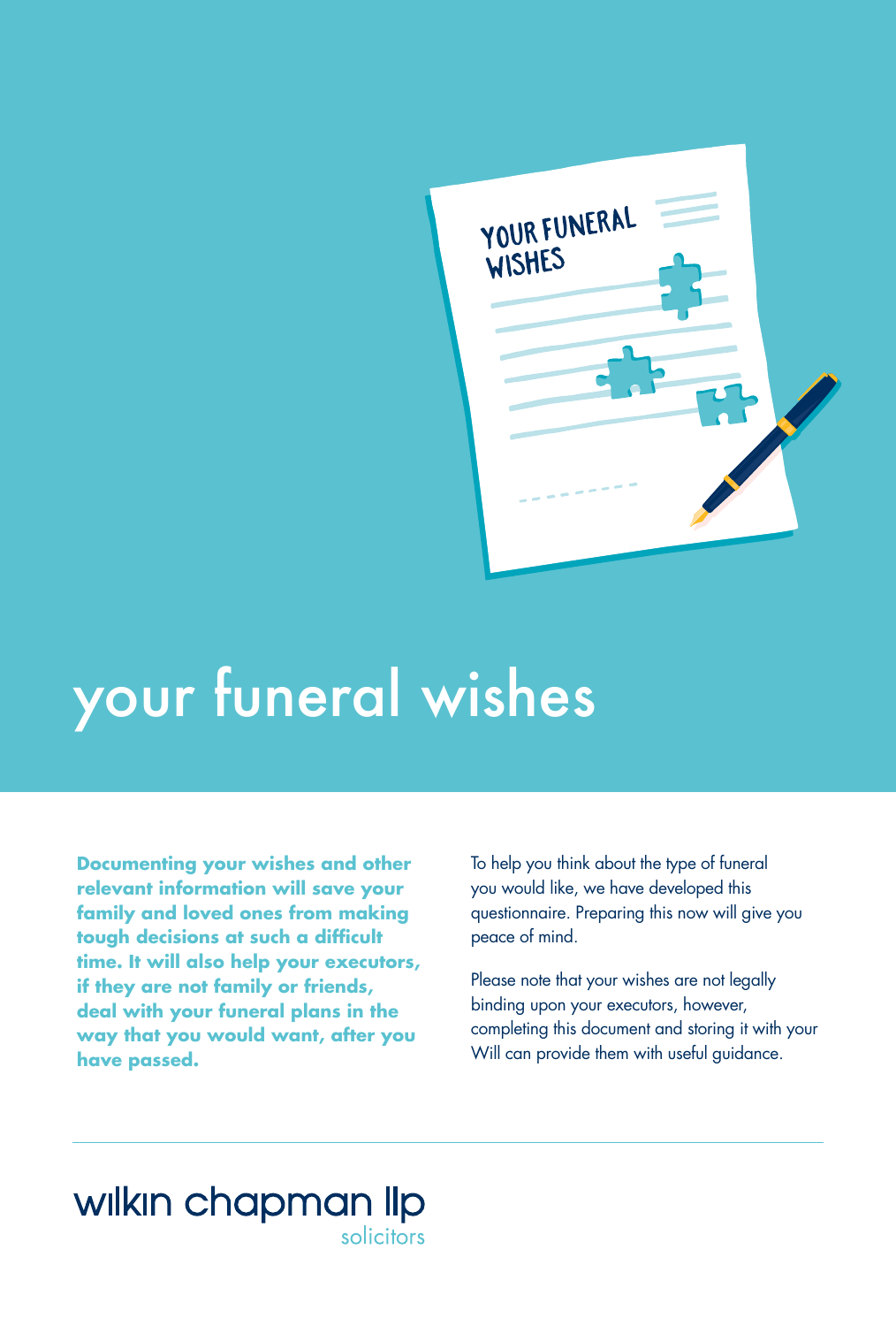| Name:                                                                | Date: |
|----------------------------------------------------------------------|-------|
|                                                                      |       |
| Location of important<br>documents                                   |       |
| e.g. Birth certificate,<br>marriage certificate,<br>title deeds etc. |       |
| NI number                                                            |       |
| Name of bank(s) or<br>building society(s)                            |       |
| Who has access to<br>your digital passwords                          |       |
| <b>Utility providers</b>                                             |       |
| Arrangements for pets<br>following your death                        |       |
| Any other information?                                               |       |
|                                                                      |       |
|                                                                      |       |
|                                                                      |       |
|                                                                      |       |

## General information: The Contraction of the Contraction of the Funeral Arrangements:

| <b>Preferred funeral</b><br>directors                                                                              |                                |                                                                                                                                               |
|--------------------------------------------------------------------------------------------------------------------|--------------------------------|-----------------------------------------------------------------------------------------------------------------------------------------------|
| Prepaid plan<br>If so, who is the<br>provider?                                                                     | $\bigcirc$ No<br>$\bullet$ Yes | <b>Provider Example 2019</b><br>Plan and the state of the state of the state of the state of the state of the state of the state of the state |
| <b>Funeral wishes</b>                                                                                              | <b>Burial</b><br>Cremation     | <b>O</b> Donating Body                                                                                                                        |
| <b>Donating body:</b><br>Specify any<br>arrangements you<br>have made or want to<br>be made                        |                                |                                                                                                                                               |
| Type of service:<br>e.g. Church service,<br>crematorium, humanist etc.                                             |                                |                                                                                                                                               |
| Would you like your<br>body to be taken<br>home/church or just<br>arrive at destination,<br>prior to your funeral? |                                |                                                                                                                                               |
| Venue for service                                                                                                  |                                |                                                                                                                                               |
| Burial: Do you have a<br>reserved plot?                                                                            |                                |                                                                                                                                               |
| Ashes: Would you<br>like them scattering or<br>burying and if<br>so where?                                         |                                |                                                                                                                                               |
| Music: e.g hymns, pop,<br>classical etc                                                                            |                                |                                                                                                                                               |